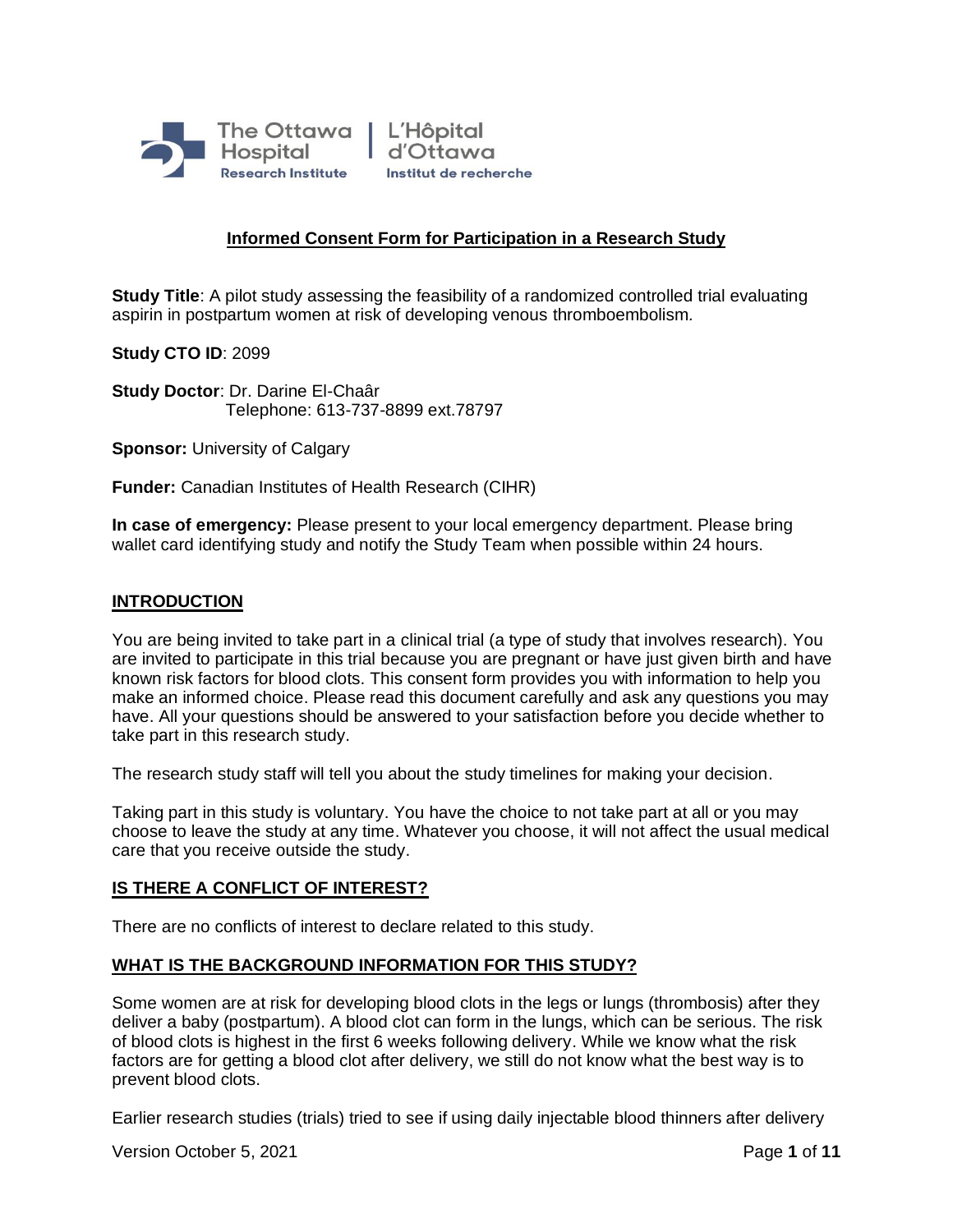

could prevent blood clots. These trials were not successful because taking daily injectable blood thinners at home was not desirable. Women were not comfortable giving themselves or having daily blood thinner injections. Many women who deliver babies and have modest risk factors for blood clots may be given injectable blood thinners while they are in hospital, but they usually do not go home on injectable blood thinners.

The PARTUM trial asks if aspirin is a safe and effective option for preventing blood clots in women who have risk factors for blood clots after delivery. Aspirin helps to prevent blood clots in people after hip and knee surgery. It is an attractive choice after delivery because it is safe with breastfeeding. We are studying whether low dose aspirin will help to prevent blood clots in postpartum women who have risk factors for blood clots.

Health Canada, the regulatory body that oversees the use of drugs in Canada, has not approved the sale or use of Aspirin for preventing blood clots in women after delivery. Health Canada has allowed Aspirin to be used in this study.

## **WHY IS THIS STUDY BEING DONE?**

The purpose of this pilot study is to test the feasibility to run a larger international trial. Our primary objective is to assess the average recruitment rate in each study site each month over 6 months, consent rates, compliance rate of the patient using the study tablet and estimate of venous thromboembolic events and bleeding events. This type of study involves a small number of participants and so it is not expected to prove safety or effectiveness. The results may be used as a guide for larger studies, although there is no guarantee that they will be conducted. Participation in a pilot study does not mean that you will be eligible to take part in a future larger study.

If the results of this trial show that it is feasible, the information collected during your participation may be used in a larger trial. Our larger trial will be able to answer if aspirin does safely prevent blood clots in postpartum women. This will allow us to better care for postpartum women who are at risk of blood clots.

# **WHAT OTHER CHOICES ARE THERE?**

You do not have to take part in this study in order to receive treatment or care. Other options (in addition to the standard or usual treatment described above) may include, but are not limited to:

- no therapy at this time
- other research studies may be available if you do not take part in this study

Please talk to your usual doctor or the study doctor about the known benefits and risks of these other options before you decide to take part in this study. Your usual doctor or the study doctor can also discuss with you what will happen if you decide not to undertake any treatment at this time.

# **HOW MANY PEOPLE WILL TAKE PART IN THIS STUDY?**

Version October 5, 2021 **Page 2** of **11**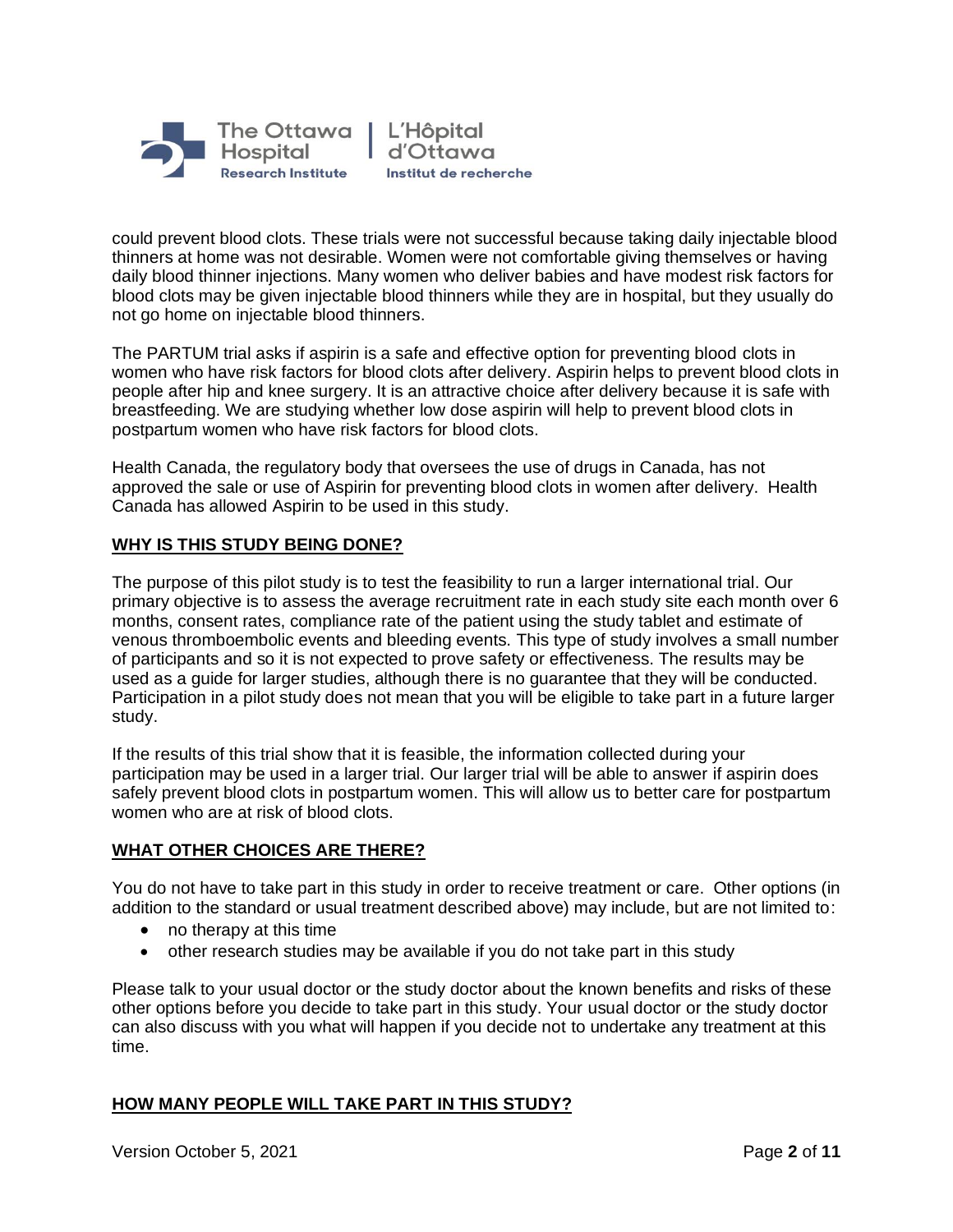

It is expected that about three hundred and eighty-four (384) participants will take part in this study, from research sites across Canada and in Europe.

This study should be complete with results and analysis known within two years.

# **WHAT WILL HAPPEN DURING THIS STUDY?**

# **ASSIGNMENT TO A GROUP**

If you decide to take part in this study you will be "randomized" into one of the two groups described below after the birth of your baby. Randomization means that you are put into a group by chance (like flipping a coin). There is no way to predict which group you will be assigned to. You will have an equal chance of being placed in either group. Neither you, the study staff, nor the study doctors can choose what group you will be in or will they know which group you are in.

Your group assignment can be identified if medically necessary. Requests to reveal your assignment for your information or participation in other research studies will not be considered until this pilot study and the possible larger trial has been completed and the results are known.

## **WHAT IS THE STUDY INTERVENTION?**

A computer system is used to randomly put each participant into one the following two groups:

**Group 1 (Experimental Intervention):** Aspirin (81mg)-low dose aspirin

**Group 2 (Non-Experimental Intervention):** Placebo (a substance that looks like the study drug but does not have any active or medicinal ingredients)

The dose for both groups will be one tablet taken daily for six (6) weeks.

## **WHAT ARE THE STUDY PROCEDURES?**

#### **Non-experimental procedures:**

#### Screening Visit

You will be screened for eligibility and detailed study information will be provided to you. You will meet with a member of the research team during your pregnancy, prior to delivery or within forty-eight (48) hours postpartum (after delivery) to discuss participation in this research study. Consented participants will have their eligibility and consent confirmed after delivery up until forty-eight (48) hours postpartum. Baseline Visit and Randomization

If you consent to take part in the study a study team member will complete a baseline

Version October 5, 2021 **Page 3** of **11**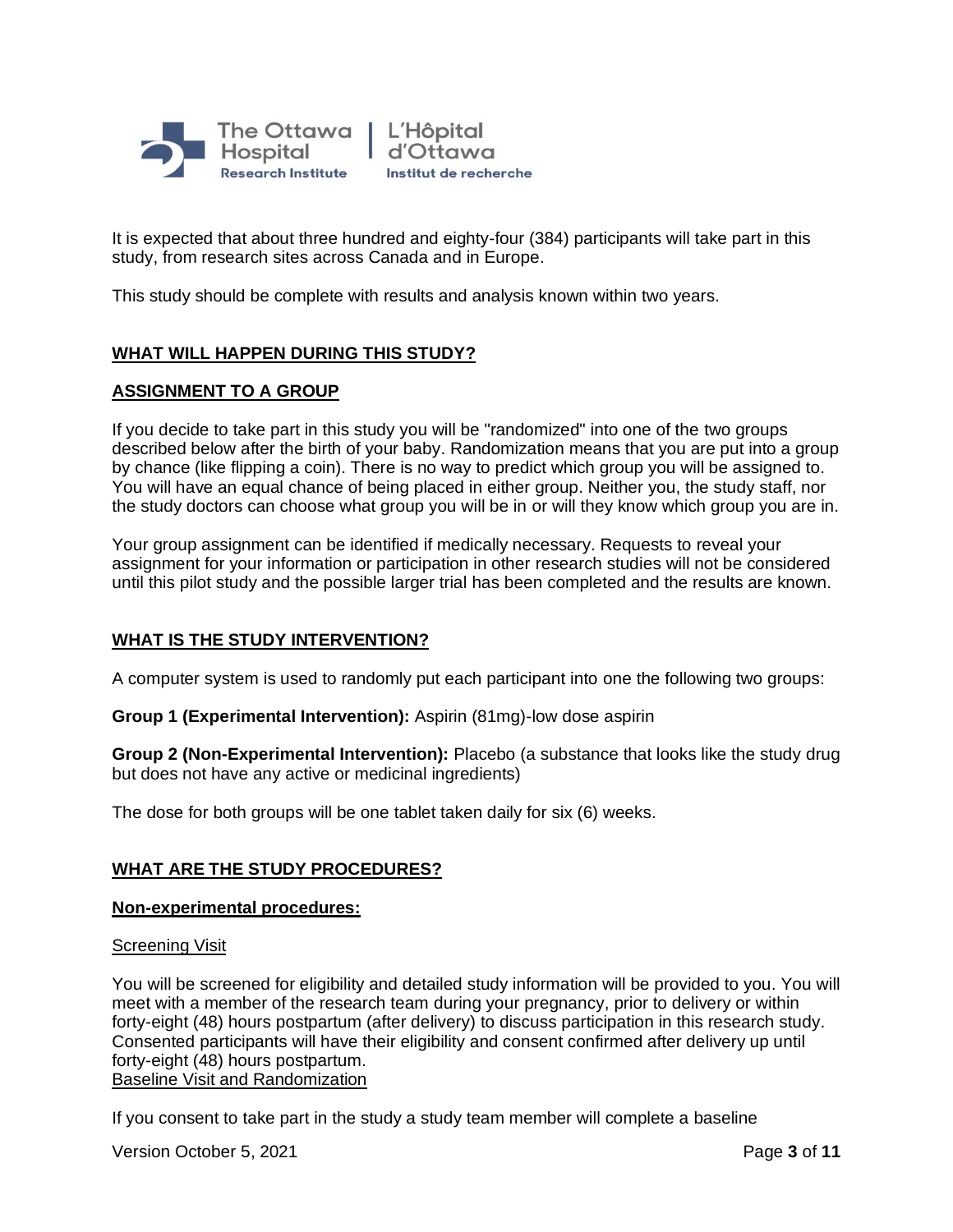

assessment including collection of information about your medical history, pregnancy history, labor, and delivery, early postpartum and preventative blood thinners used in hospital. If any results show that you are not able to continue to take part the study doctor or research team will let you know.

Randomization is completed and the first dose of study tablet will be given between 6 and 48 hours after delivery. You will be provided with a bottle of the study tablet prior to leaving the hospital. Participants will be instructed about study tablet administration, symptoms of blood clots in the legs or lungs, bleeding and potential side effects.

A study diary will be provided to record taking the study tablet daily and any nonsteroidal antiinflammatory drug (NSAID) use.

### Follow-up Six (6) Weeks post Randomization

At six (6) weeks after randomization participants will have an in-person visit to assess for symptoms of blood clots, bleeding, possible side effects and how your baby is doing. We will also collect the study medication bottle and drug diary. If an in-person visit is not possible, a telephone or video visit will be conducted. A pre-paid envelope package will be supplied to return the diary and study tablet bottle to the research team. This visit will take fifteen (15) minutes or less.

#### Follow-up Three (3) Months post Randomization

The final visit will be conducted by telephone to assess for symptoms of blood clots, bleeding, and possible side effects. This visit will take fifteen (15) minutes or less.

## **WHAT ARE THE RESPONSIBILITIES OF STUDY PARTICIPANTS?**

If you choose to take part in this study, you will be expected to:

- Tell the study doctor about all prescription and non-prescription medications and supplements, including vitamins and herbals, and check with the study doctor before starting, stopping, or changing any of these. This is for your safety as these may interact with the intervention you receive on this study.
- Contact the study doctor or research team if you would like to stop taking part in this study.
- Tell the study doctor if you are thinking about taking part in another research study.
- Return any unused study tablets.
- Return the study diary that you take home to complete.

#### **HOW LONG WILL PARTICIPANTS BE IN THE STUDY?**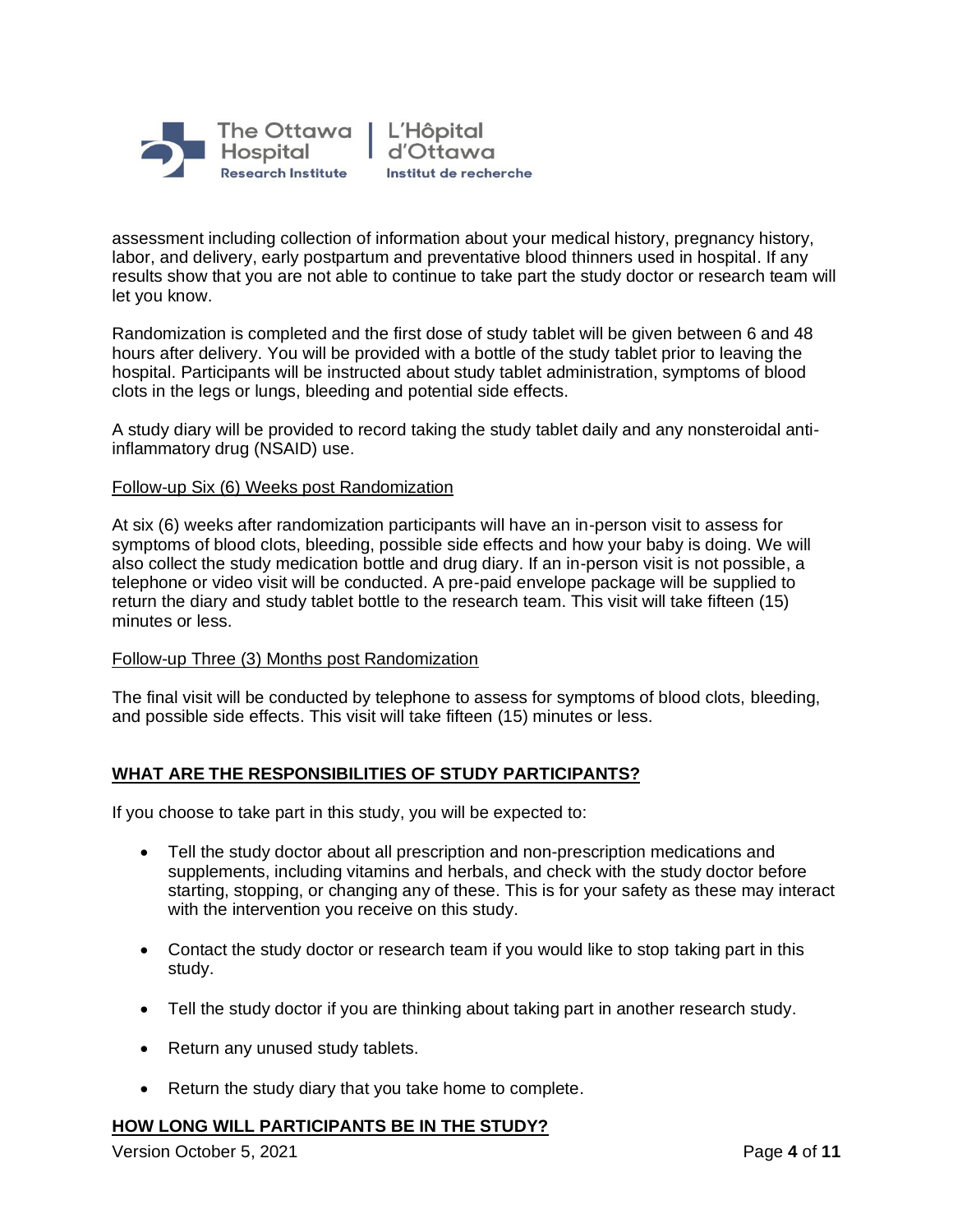

The study intervention lasts for about six (6) weeks.

There are two follow up visits:

- Follow-up visit at six (6) weeks (attend in person, over the phone, or video)
- Follow-up visit at three (3) months (over the phone)

You may be seen more often if the study doctor decides that this is necessary.

## **CAN PARTICIPANTS CHOOSE TO LEAVE THE STUDY?**

You can choose to end your participation in this research (called withdrawal) at any time without having to supply a reason. If you choose to withdraw from the study, you are encouraged to contact the study doctor or study staff.

Information that was recorded before you withdrew will be used by the researchers for the purposes of the study, but no information will be collected or sent to the sponsor after you withdraw your permission.

## **CAN PARTICIPATION IN THIS STUDY END EARLY?**

The study doctor may stop your participation in the study early, and without your consent, for reasons such as:

- New information shows that the study intervention is no longer in your best interest
- The study doctor no longer feels this is the best choice for you
- The Sponsor, University of Calgary, decides to stop the study
- The Regulatory Authorities (for example, Health Canada) or research ethics board withdraw permission for this study to continue
- Your group assignment becomes known to you or others (like the study doctor or study staff)
- The funder, Canadian Institute for Health Research (CIHR), decided to stop funding the study.

If this happens, it may mean that you would not receive the study intervention for the full period described in this consent form.

If you are removed from this study, the study doctor will discuss the reasons with you and plans will be made for your continued care outside of the study.

## **WHAT ARE THE RISKS OR HARMS OF PARTICIPATING IN THIS STUDY?**

You may experience side effects from taking part in this study. Some side effects are known and are listed below, but there may be other side effects that are not expected. You should discuss these with the study doctor. The study doctor will watch you closely to see if you have side effects.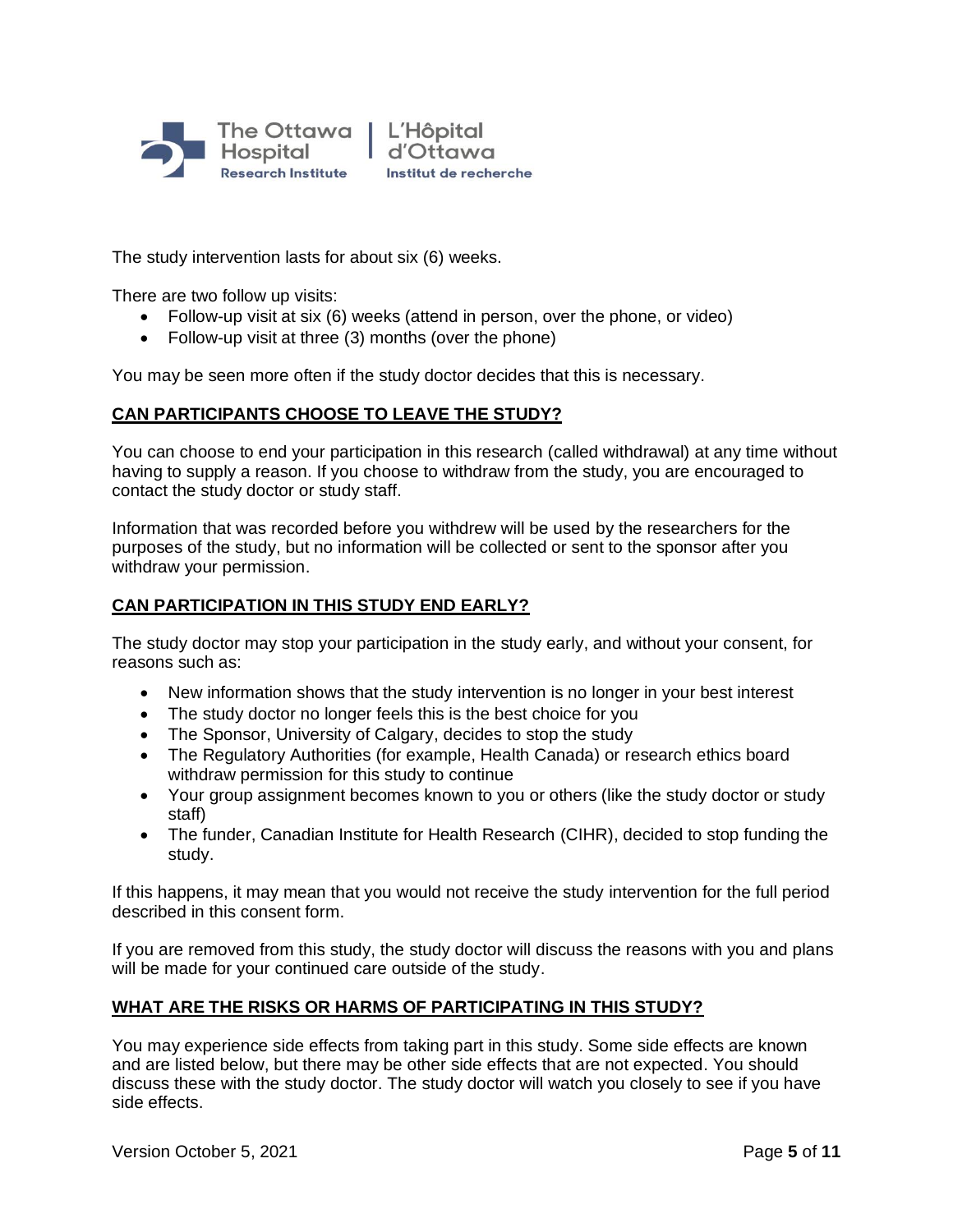

# **Low Dose Aspirin (81mg)**

Low dose aspirin is well tolerated. Side effects of low dose aspirin include nausea, stomach upset and a small increased risk of bruising or bleeding, including gastrointestinal (stomach and intestines) bleeding. There is the potential that aspirin could make your lochia (vaginal bleeding after birth) heavier.

Aspirin can trigger asthma, bronchospasm (tightening of the muscles that line the airways) or allergic reactions, especially in those already at risk (people who have asthma, hay fever, nasal polyps, or chronic lung disease).

## **Breast Feeding**

Expert guidelines recommend that low doses of aspirin can safely be taken daily during breastfeeding, but that higher doses of aspirin should be avoided. Your study medication will either be a low dose aspirin (81mg) or placebo (inactive substance) and we will instruct you to take only one pill of the study medication a day. Low dose aspirin (81mg) is safe for babies who are being breastfed.

In a research trial of women who took low dose aspirin (81mg) daily, there was no aspirin detected in breast milk. Only a small amount of the break-down products of aspirin was detected in breast milk and that amount was below the level considered safe for breast fed infants. In a research trial of postpartum women who were taking low doses of aspirin, there were no negative effects seen in their breastfed babies.

If you experience serious side effects that require treatment between regular clinic/hospital visits, it is important that you make every effort to return to the clinic/hospital where the study medication was given. If you need immediate treatment and are unable to return to the clinic/hospital, the study doctor should be contacted as soon as possible.

## **WHAT ARE THE BENEFITS OF PARTICIPATING IN THIS STUDY?**

If you agree to take part in this study, the intervention may or may not be of direct benefit to you. You will not benefit from the placebo used in this study. Your chance of developing a blood clot after delivery of your baby may improve during the trial but there is no guarantee that this research will help you.

We hope the information learned from this study will help us supply better treatments in the future for women at risk of blood clots after delivering a baby.

#### **HOW WILL PARTICIPANT INFORMATION BE KEPT CONFIDENTIAL?**

If you decide to take part in this study, the study doctors and study staff will only collect the information they need for this study.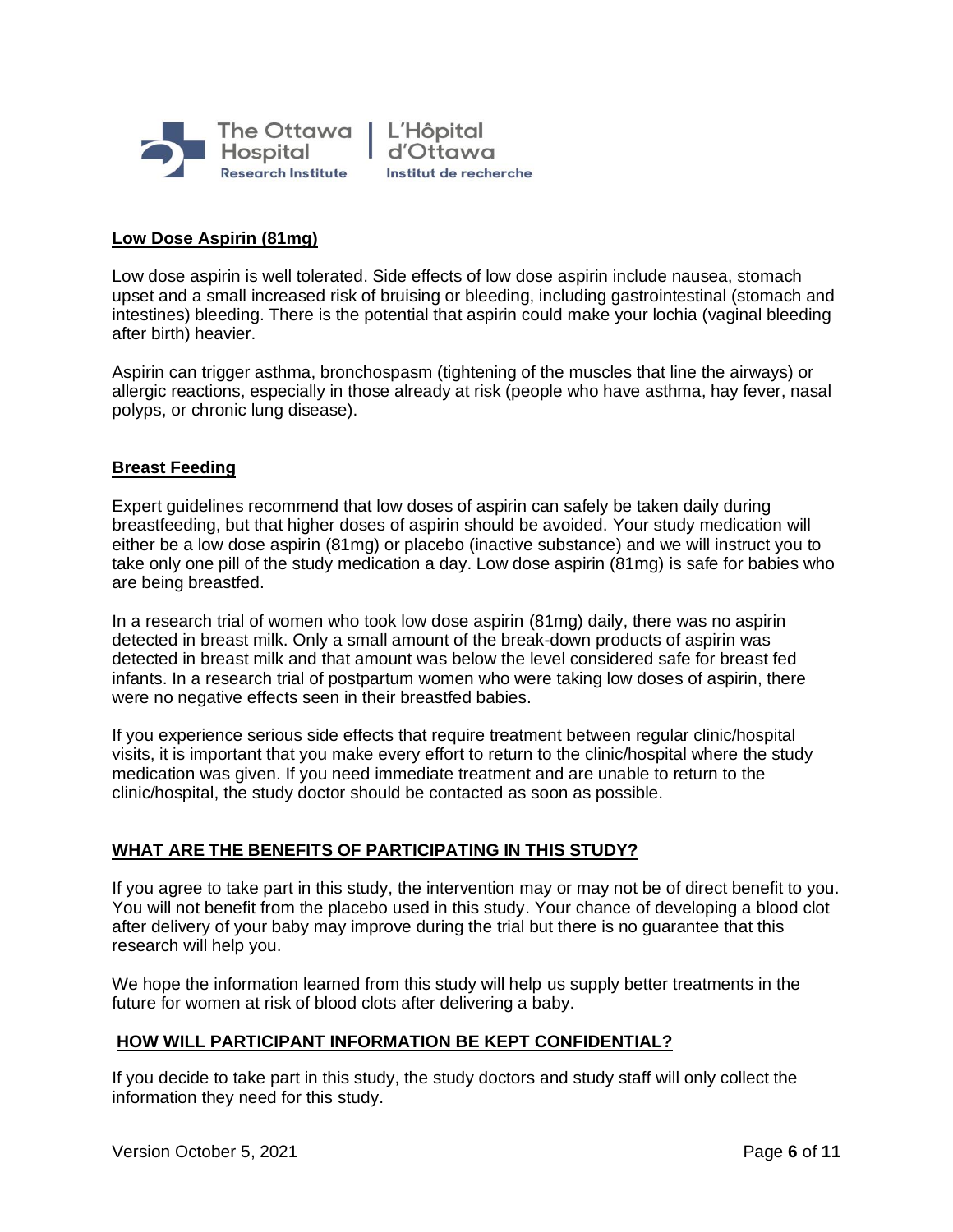

Records identifying you at this hospital will be kept confidential and, to the extent allowed by the applicable laws, will not be disclosed or made publicly available, except as described in this consent form.

Authorized representatives of the following organizations may look at your original (identifiable) medical/clinical study records at the site where these records are held, to check that the information collected for the study is correct and follows proper laws and guidelines.

- University of Calgary, the Sponsor of this study
- The research ethics board who oversees the ethical conduct of this study in Ontario
- This institution and affiliated sites, to oversee the conduct of research at this location
- Health Canada (because they oversee the use of natural health products/drugs/devices in Canada)

Information that is collected about you for the study (called study data) may also be sent to the organizations listed above. Representatives of Clinical Trials Ontario, a not-for-profit organization, may see study data that is sent to the research ethics board for this study. Your name, address, email, or other information that may directly identify you will not be used. The records received by these organizations may have your sex, partial date of birth.

Studies involving humans sometimes collect information on race and ethnicity as well as other characteristics of individuals because these characteristics may influence how people respond to different interventions. Providing information on your race or ethnic origin is voluntary/required.

Communication via e-mail is not secure. We do not recommend that you communicate sensitive personal information via e-mail.

If the results of this study are published, your identity will remain confidential. It is expected that the information collected during this study will be used in analyses and will be published/ presented to the scientific community at meetings and in journals.

The study data will be held in a secure database for future use for the larger PARTUM research trial. Your PARTUM data may be linked to Ontario administrative databases (including registries or entities) to evaluate longer term outcomes related to the health of you and your baby. Any future use of this research data must undergo review by a Research Ethics Board.

Even though the likelihood that someone may name you from the study data is very unlikely, it can never be eliminated.

A copy of the consent form that you sign to enter the study may be included in your health record/hospital chart.

## **WILL FAMILY DOCTORS/HEALTH CARE PROVIDERS KNOW WHO IS PARTICIPATING IN THIS STUDY?**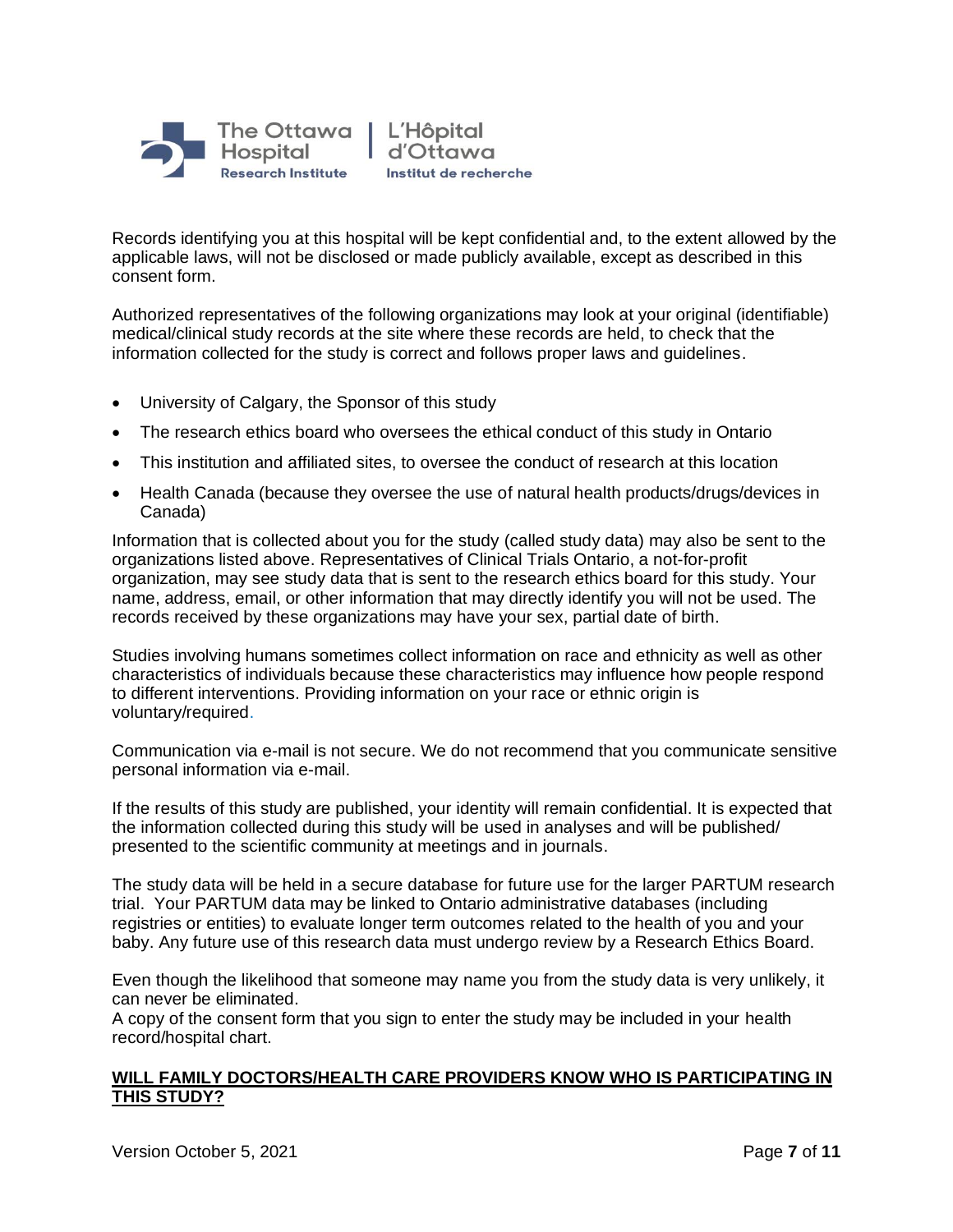

Your family doctor/health care provider will not be informed by the study team that you are taking part in the study. You can choose to let your family doctor/health care provider know that you are taking part in a research study.

# **WILL INFORMATION ABOUT THIS STUDY BE AVAILABLE ONLINE?**

A description of this clinical trial will be available on [www.clinicaltrials.gov.](http://www.clinicaltrials.gov/) This web site will not include information that can name you. You can search this web site at any time by using the Clinical trial registration number NCT04153760.

### **WHAT IS THE COST TO PARTICIPANTS?**

The study tablet will be supplied at no charge while you take part in this study.

Participation in this study will not involve any added costs to you or your private health care insurance.

## **ARE STUDY PARTICIPANTS PAID TO BE IN THIS STUDY?**

You will not be paid for taking part in this study.

If you decide to take part in this study, you will be reimbursed with a parking pass for parking at the 6-week trial visit, if you choose to attend this visit in person.

In the case of research-related side effects or injury, medical care will be provided by your doctor or you will be referred for proper medical care.

## **WHAT ARE THE RIGHTS OF PARTICIPANTS IN A RESEARCH STUDY?**

You will be told, promptly, about new information that may be relevant to your willingness to stay in this study.

You have the right to be informed of the results of this study once the entire study is complete. The results of this study will be available on the clinical trial registry or you can contact the study team.

Your rights to privacy are legally protected by federal and provincial laws that require safeguards to ensure that your privacy is respected.

By signing this form, you do not give up any of your legal rights against the study doctor, sponsor or involved institutions for compensation, nor does this form relieve the study doctor, sponsor, or their agents of their legal and professional responsibilities.

You will be given a copy of this signed and dated consent form prior to taking part in this study.

# **WHOM DO PARTICIPANTS CONTACT FOR QUESTIONS?**

Version October 5, 2021 **Page 8** of **11**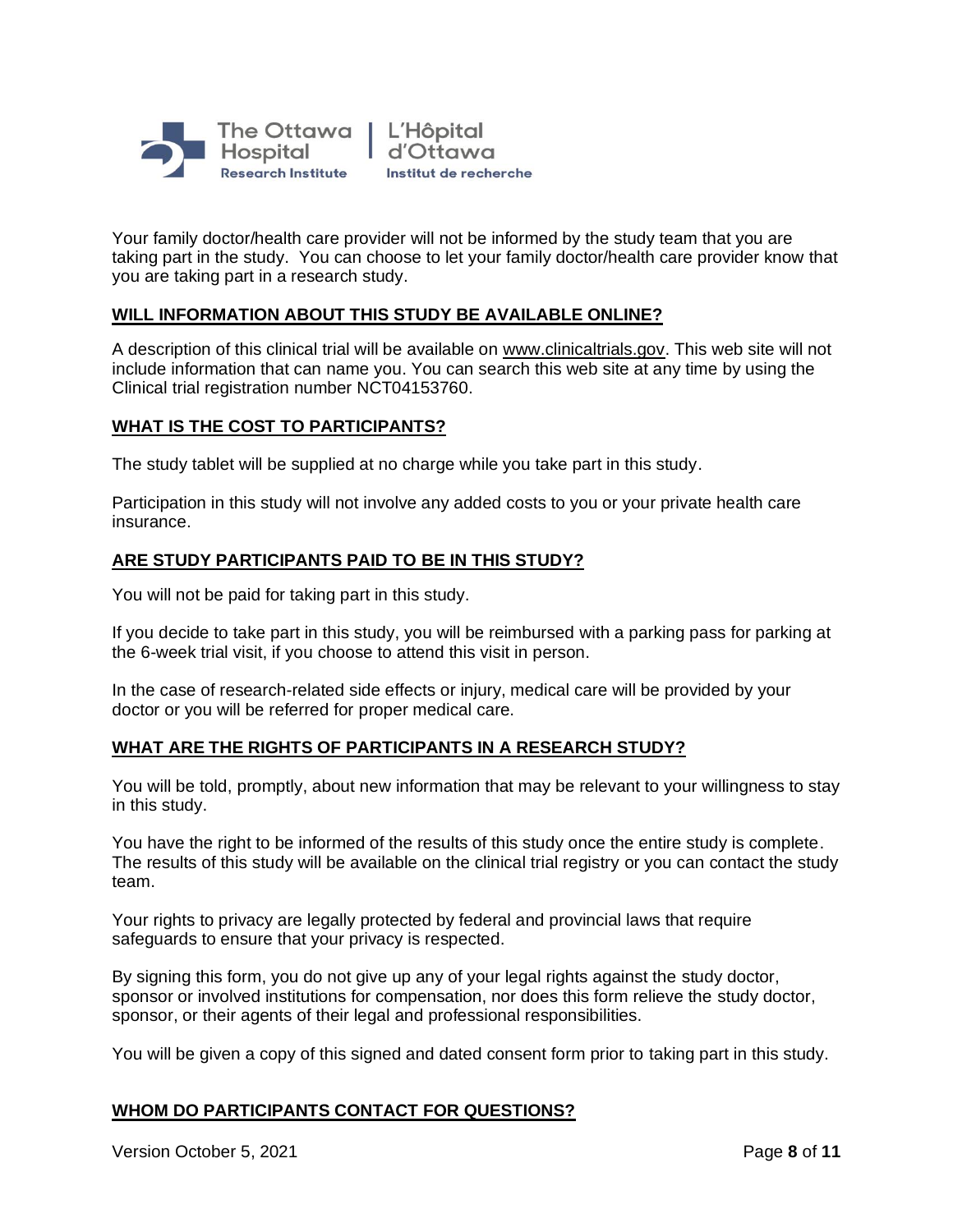

If you have questions about taking part in this study, or if you suffer a research-related injury, you can talk to your study doctor, or the doctor who oversees the study at this institution. That person is:

Dr. Darine El-Chaâr 613-737-8899, ext.78797

\_\_\_\_\_\_\_\_\_\_\_\_\_\_\_\_\_\_\_\_\_\_\_\_\_\_\_\_ \_\_\_\_\_\_\_\_\_\_\_\_\_\_\_\_\_\_\_\_\_\_\_\_\_ Name Telephone

If you have questions about your rights as a participant or about ethical issues related to this study, you can talk to someone who is not involved in the study at all. That person is:

OHSN-REB, Chairperson 613-798-5555, Ext 16719

\_\_\_\_\_\_\_\_\_\_\_\_\_\_\_\_\_\_\_\_\_\_\_\_\_\_\_\_ \_\_\_\_\_\_\_\_\_\_\_\_\_\_\_\_\_\_\_\_\_\_\_\_\_ Name Telephone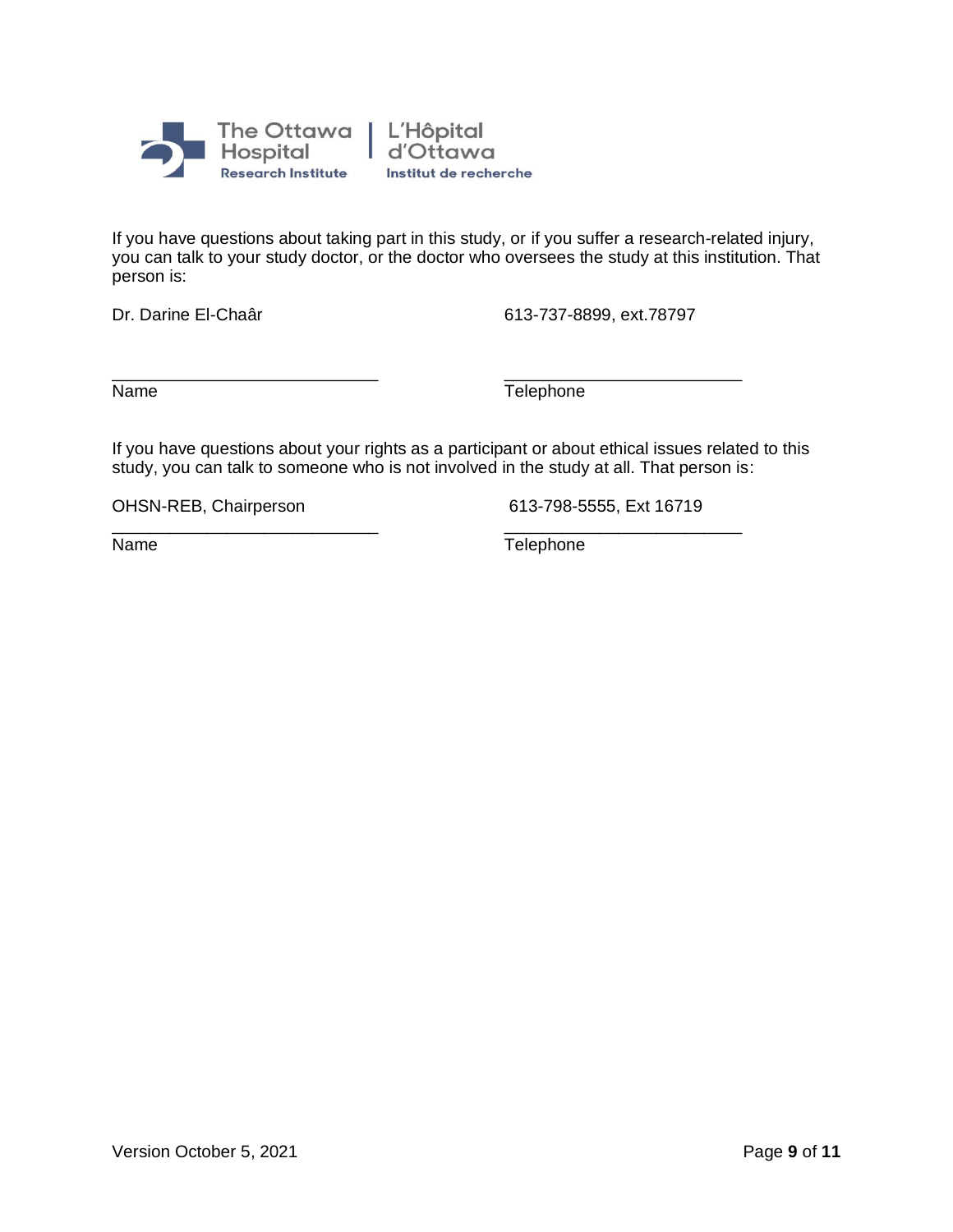

**Study Title**: A pilot study assessing the feasibility of a randomized controlled trial evaluating aspirin in postpartum women at risk of developing venous thromboembolism*.* 

# **SIGNATURES**

- My questions have been answered,
- I understand the information within this informed consent form,
- I allow access to medical records, and related personal health information as explained in this consent form,
- I do not give up any legal rights by signing this consent form.
- I agree to take part in this study.

| Signature of Participant       | <b>PRINTED NAME</b>            | Date |  |
|--------------------------------|--------------------------------|------|--|
| Signature of Person Conducting | <b>PRINTED NAME &amp; ROLE</b> | Date |  |
| the Consent Discussion         |                                |      |  |

The following attestation must be provided if the participant is unable to read or requires an oral translation:

# **If the participant is assisted during the consent process, please check the relevant box and complete the signature space below:**

 $\Box$  The person signing below acted as an interpreter, and attests that the study as set out in the consent form was accurately sight translated and/or interpreted, and that interpretation was provided on questions, responses and additional discussion arising from this process.

|                |  | <b>PRINT NAME</b> |
|----------------|--|-------------------|
| of Interpreter |  |                   |

**Print Signature Date** Date

\_\_\_\_\_\_\_\_\_\_\_\_\_\_\_\_\_\_\_\_\_\_\_\_\_\_\_\_ \_\_ \_\_\_\_\_\_\_\_\_\_\_\_ \_\_\_\_\_\_\_\_\_\_\_\_\_\_\_\_\_

Language

Version October 5, 2021 **Page 10** of **11** 

\_\_\_\_\_\_\_\_\_\_\_\_\_\_\_\_\_\_\_\_\_\_\_\_\_\_\_\_